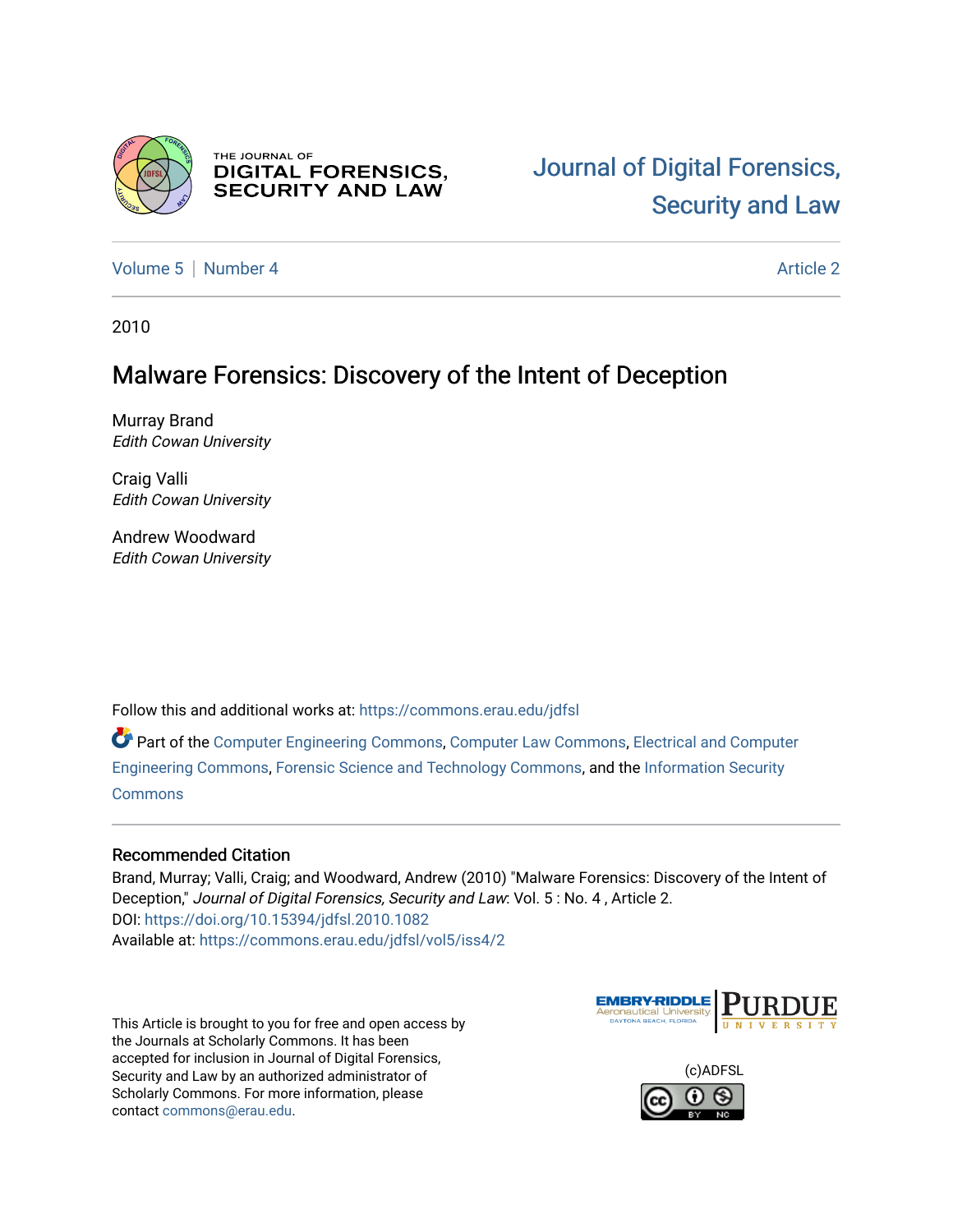# **Malware Forensics: Discovery of the Intent of Deception**

**Murray Brand, Craig Valli and Andrew Woodward** 

secau - Security Research Centre Edith Cowan University Perth, Western Australia m.brand@ecu.edu.au, c.valli@ecu.edu.au, a.woodward@ecu.edu.au

# **ABSTRACT**

Malicious software (malware) has a wide variety of analysis avoidance techniques that it can employ to hinder forensic analysis. Although legitimate software can incorporate the same analysis avoidance techniques to provide a measure of protection against reverse engineering and to protect intellectual property, malware invariably makes much greater use of such techniques to make detailed analysis labour intensive and very time consuming. Analysis avoidance techniques are so heavily used by malware that the detection of the use of analysis avoidance techniques could be a very good indicator of the presence of malicious intent. However, there is a tendency for analysis tools to focus on hiding the presence of the tool itself from being detected by the malware, and not on recording the detection and recording of analysis avoidance techniques. In addition, the coverage of anti-anti-analysis techniques in common tools and plugins is much less than the number of analysis avoidance techniques that exist. The purpose of this paper is to suggest that the discovery of the intent of deception may be a very good indicator of an underlying malicious objective of the software under investigation.

**Keywords:** Malware, anti-forensics, anti-analysis, digital forensics, cyber crime

## **1. INTRODUCTION**

Modern malicious software (malware) employs stealth and deception techniques in an attempt to remain undetected on computer systems and difficult to fully analyse (Harbour 2007). Legitimate software can employ anti-analysis techniques to hinder reverse engineering attempts and to protect intellectual property (IP). However, software with a malicious intent may be considered to be far more likely to employ anti-analysis techniques than legitimate software (Vuksan, Peričin et al. 2009), to the extent that, detection of the presence of anti-analysis techniques may indicate the presence of malware (Wysopal 2009).

Initial static analysis of code may quickly reveal the presence of obfuscation or other high level anti-static analysis techniques. However, malware can be so heavily obfuscated that static analysis alone may reveal very little information of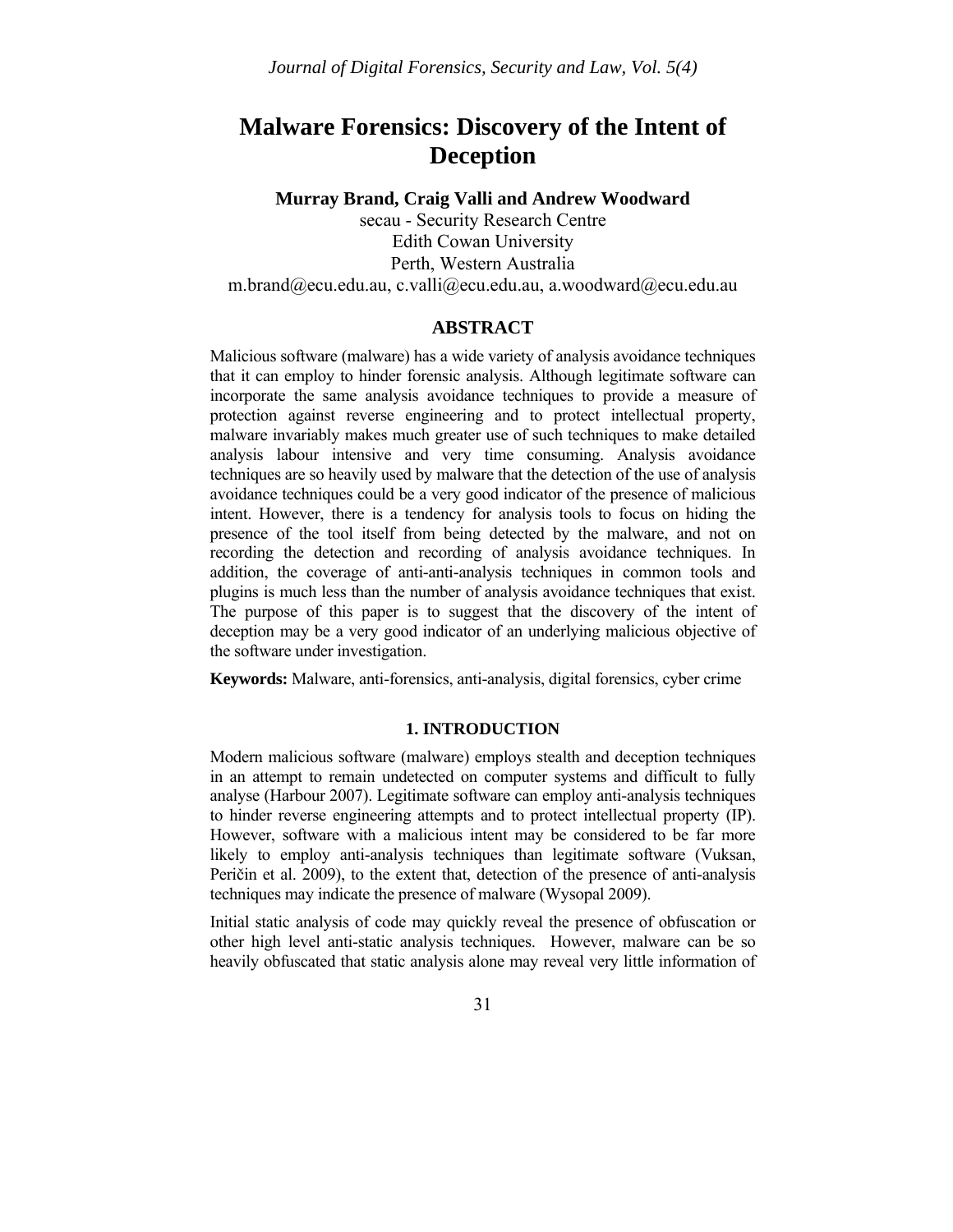benefit to the digital forensic analyst. Equally, malware that is executing has every opportunity to examine the environment it is running in and alter its behaviour if it detects that dynamic analysis is being conducted. In such cases, it may use deception to hide its true functionality and intent.

Executing code exhibits complex dynamic behaviour, making the detection of anti-dynamic analysis techniques more difficult. This is because numerous paths of execution are available, any of which are generally preceded by conditional branch logic that alters the path of execution based on the results of preceding code that may include analysis detection routines. If the preceding code to the branch contains code used to detect the analysis environment, the alternate path to deceptive code could very well lead to the path of execution where the true intent of the code is performed. Such a path could reveal the true intent of the malware. In addition, an execution path of deception may include any number of destructive acts that hinder the collection of evidence. The detection of the use of anti-analysis techniques could assist the digital forensic investigator to reveal intent.

## **2. ANALYSIS AVOIDANCE**

An extensive array of techniques is available to programmers to hinder attempts at reverse engineering their code in an endeavour to protect intellectual property (Falliere 2007; Yason 2007; Ferrie 2008). These very same techniques are employed by malicious software (malware) to hinder digital forensic analysis. Malware analysis is core business to the anti-virus (AV) industry, who work to extract signatures from the malware for the purpose of threat detection, and to formulate eradication strategies. However, the resultant recognition rules and signatures may provide very little benefit to the forensic analyst. This is because the rules of recognition are generally dependent upon a malware analyst having already extracted suitable recognition rules, whether the rules are signature and/or heuristics based. Anti-virus software may be of very little benefit to assist the forensic investigator in the identification of the intent of malware. The detection performance of AV software has been shown by a number of researchers to be far less than ideal (Rutkowska 2006; Yin, Song et al. 2007; Yan, Zhang et al. 2008; Zhou and Meador Inge 2008). If the malware has not been analysed before, then it is highly unlikely that rules of recognition exist. This is especially true of malicious, customized malware that is targeting individuals or specific organisations that is not circulating via the internet. In such cases, the digital forensic analyst may be required to analyse the malware in detail. Although online analysis engines exist, it may not be prudent to submit malicious code to such sites, particularly when confidentiality must be maintained. This is because online analysis engines typically share submitted samples with AV companies.

Online analysis engines are available that can provide very useful reports such as detected virus signatures, file activities, registry activities, process activities, service activities and network activities. Online analysis engines such as Anubis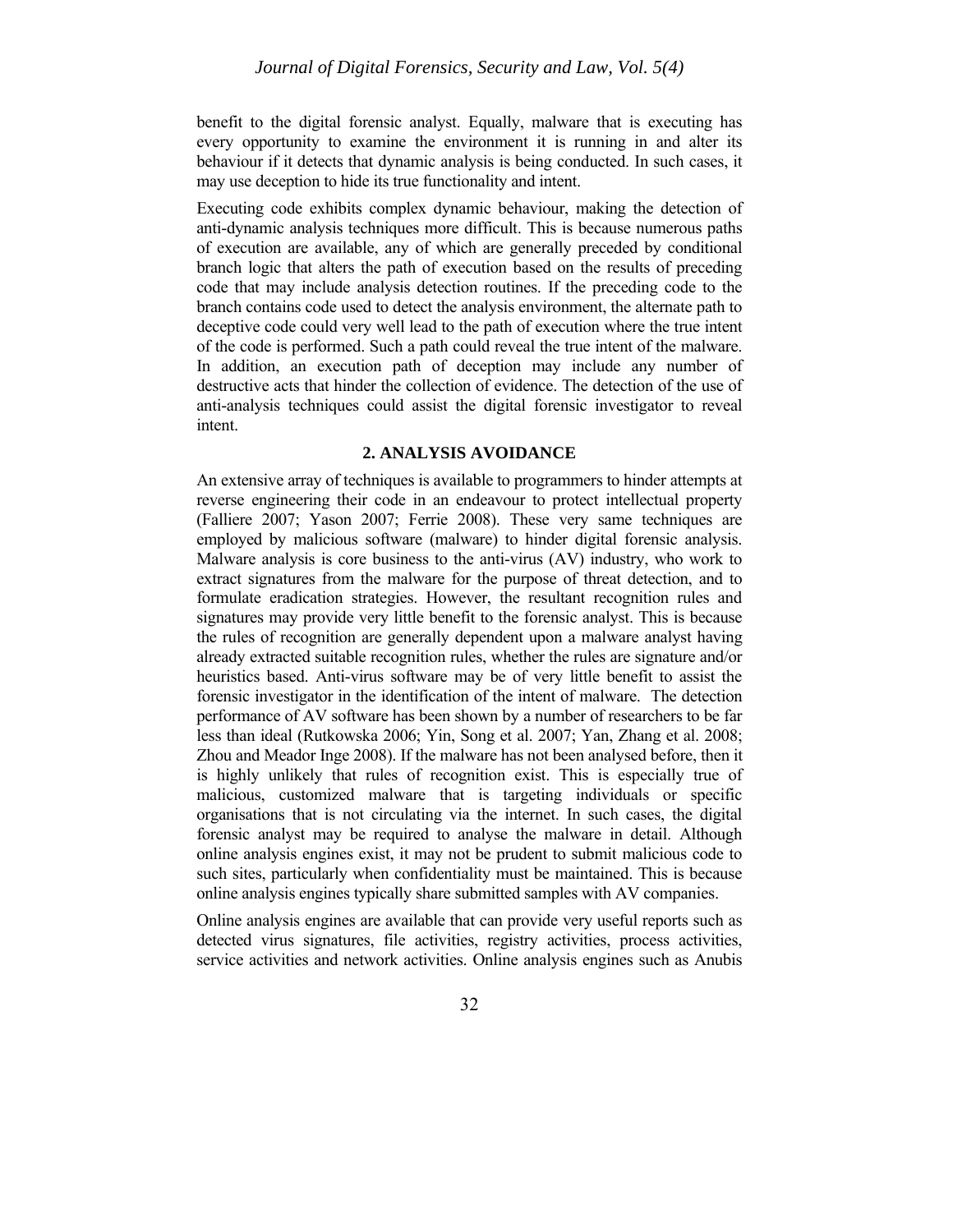# *Journal of Digital Forensics, Security and Law, Vol. 5(4)*

(International Secure Systems Lab, Vienna University of Technology et al. 2008) have limitations (Bayer 2009), such as the virtual machines in which the dynamic analysis is being conducted being detected (Innes and Valli 2006; Smith and Quist 2006). This is because virtual machines do not perfectly emulate the operating system, and attackers need only determine small differences in the environment to detect the presence of a virtual machine. Understandably, online analysis engines incorporate a time out period to limit the time allocated to analysis. Malware need only wait a certain period greater than the time out period to hinder detection by such engines. Since the engines are automated, a simple check which malware can use to detect it is running inside known engines is to read the environment and compare the results against known baselines of common analysis engines. Once the analysis environment has been detected, the malware can branch to deception code, or choose not to run at all. Another limitation is that only a single path of execution is executed and alternate, significant paths of execution that show the intent of the malware may be missed entirely (Bayer 2009). This is not to say that online analysis engines cannot provide fruitful results, but the digital forensic analyst needs to be aware of the limitations of the use of such tools. Commercial analysis engines are available that may provide the analyst more control over the parameters of analysis than the online variety. A series of articles by Hudak (2009; Hudak 2009) provides an introduction to automating malware analysis that can be further customized and extended by using additional tools and scripts. Advantages of establishing a customized analysis service for forensic investigation is that the use of analysis avoidance detection scripts that log deception events can be developed.

Debuggers such as OllyDbg (Yuschuk 2008) and IDA Pro (Hex-Rays 2008) are commonly used for the analysis of malware. Plugins such as Olly Advanced (MaRKuS 2006) for OllyDbg and IDA Stealth (Newger 2008) for IDA Pro focus on hiding the presence of the tool from the software under investigation, in an effort to avoid detection. Unfortunately, the number of anti analysis techniques covered by the plugins is far less than the number of analysis avoidance techniques that are available. In addition, the plugins do not generally log the detection of analysis avoidance techniques.

## **3. SPECIFIC DECEPTION TECHNIQUES**

The following subsections outline a simple taxonomy of deception techniques, together with references on how they can be detected and mitigated. It is important to note that these techniques can be employed in various combinations and will not likely be encountered in isolation.

## **3.1 Anti-Emulation**

Virtual machines offer many advantages to the forensic analyst such as the ability to quickly restore images to a known state. A range of techniques exist to detect that the malware is running inside a virtual machine such as VMWare or Virtual PC (Innes and Valli 2006; Smith and Quist 2006). The use of these techniques can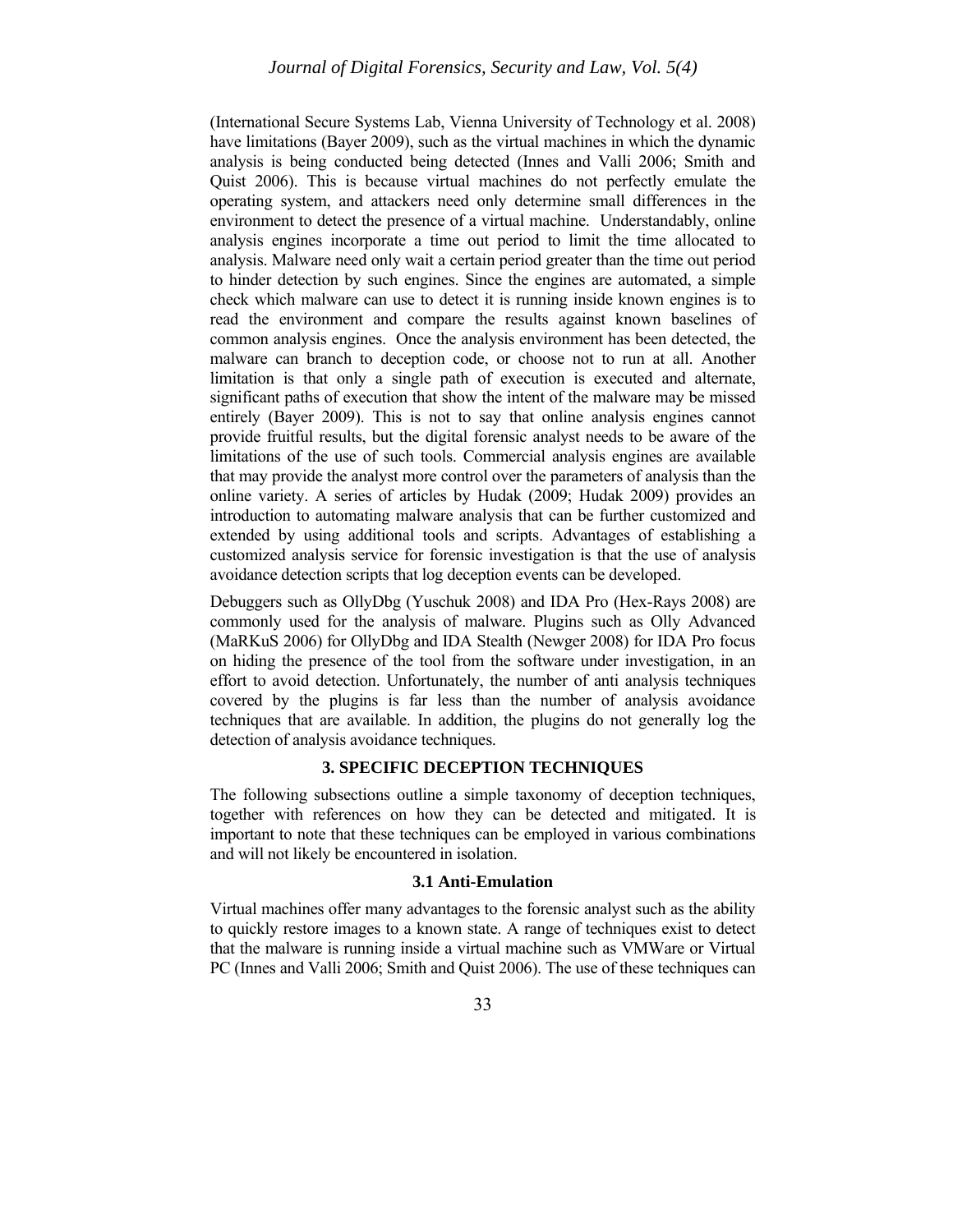be detected and mitigated (Eagle 2004). In critical cases, or where the use of antiemulation techniques cannot be mitigated due to various constraints, it may be prudent to use a real machine rather than a virtual machine.

## **3.2 Anti-Online Analysis**

A variety of online analysis engines are available to the forensic analyst such as Anubis and Norman Sandbox. An advantage of these engines is that they can give very good reports on the functionality of the malware. However, there are limitations that the analyst needs to be aware of. The analysis engine may not match the desired target environment of the malware, triggering behaviour may be missed, only single paths of execution are typically examined, analysis is time limited and a variety of methods are available to detect the analysis environment (Bayer 2009). Due to confidentiality concerns, it may also not be wise to submit malware where there is no guarantee that the malware will not be shared with a variety of researchers and AV companies. Commercial products of some of these engines are also available that can be purchased and configured in the analysts premises such that malware need not leave the laboratory (Norman 2009). However, the focus of the engine may be limited to the reporting of behaviour and not necessarily on the detection of deception. Tailored, automated analysis environments can be established (Hudak 2009; Hudak 2009). Such an environment could be used to include specialised environments that closely resemble the original targeted environment of the malware together with the same operating system version, service patch level, installed software, peripheral equipment, attached subsystems, emulated or real loads and services. An example of such a tailored environment could be an emulation of a Critical Infrastructure system.

#### **3.3 Anti-Hardware**

Malware can use a variety of techniques to detect if it is being analysed by taking advantage of the way hardware such as the CPU and registers are used during debugging sessions. This can include techniques to exploit the way the prefetch queue works when software is being debugged and by execution timing. The use of these techniques can be detected by using appropriate techniques (Ferrie 2008).

## **3.4 Anti-Debugger**

A plethora of opportunities exist to malware to determine if it is running in a debugger and to employ deception if it detects that it is being analysed. These techniques target the way debuggers work and use this to take control of the flow of execution of the code. A number of structures are associated with any loaded program. Bits set in these structures can be examined by running malcode to determine if it is being debugged (Falliere 2007; Yason 2007; Ferrie 2008). Debuggers can be scripted to detect the use of these techniques and mitigate them as the programs are running (Eagle 2008; Seitz 2009). Scripts to perform such tasks can also be found on a number of reverse engineering websites for a variety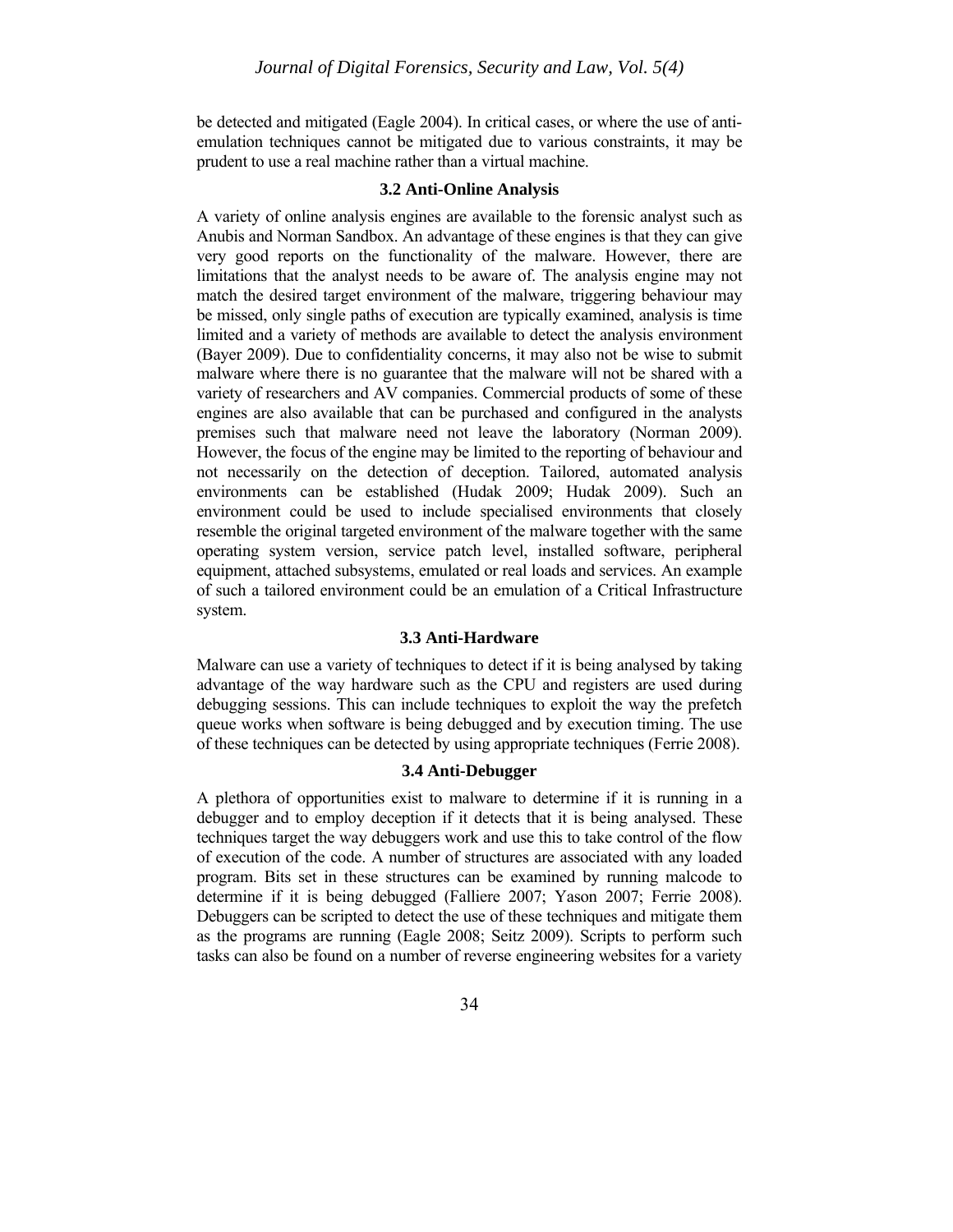of debuggers in a number of different scripting languages. Techniques employed in one language can be converted and extended to the analyst's language of choice. It is advisable to learn a number of scripting languages to take advantage of this situation.

#### **3.5 Anti-Disassemblers**

These techniques target the way disassemblers work to produce false disassemblies. Two methods used by disassemblers are linear sweep and recursive traversal. Linear sweep is used by the disassemblers/debuggers SoftIce (Compuware 2008) and WinDbg (Microsoft 2008), which conduct disassembly in a sequential manner. Recursive traversal in contrast (used by OllyDbg and IDA Pro), follows the flow of each branch and is more tolerant to anti-disassembly tricks. Linear sweeps can be easily confused with junk bytes, but the recursive sweep technique can also be fooled with opaque predicates (Eilam 2005). Opaque predicates are simply code that appears to make a decision that could alter program flow. But in reality, only one branch of execution is possible to follow. Detection of the use of this technique can be assisted by comparing the results of disassemblies from various disassemblers. If the results vary considerably, an instance of deception may have been discovered. The point of implementation is likely to be at the point of divergence between similarities testing of resultant disassemblies.

## **3.6 Anti-Tools**

Tools used by the analyst can be detected by the running malware. If discovered, the malware may enter a deceptive mode. Malware may even use weaknesses or vulnerabilities of the tools against themselves to give the malware another opportunity to employ deception. Packers and protectors can include options to detect popular tools such as OllyDbg and IDA Pro as well as the popular online analysis engines (Bayer 2009). Specific techniques can be uncovered by scripting to search for the use of the techniques or can be discovered by comparing results from the use of different tools.

#### **3.7 Anti-Memory**

Dumping of memory can be useful for the malware analyst after letting obfuscated programs unpack themselves. This is achieved by catching and halting the program at the moment the unpacking stops, and then dumping the unpacked program from memory. This allows the code to then be analysed. Packers can make this dumping process less useful by deleting a section of code as soon as it has finished executing. This technique is known as "stolen bytes". These bytes must be restored if the dumped program is to be run again.

## **3.8 Anti-Process**

Techniques can be used to target the way processes are handled whilst being debugged. An example of this is exploiting the way Thread Local Storage (TLS)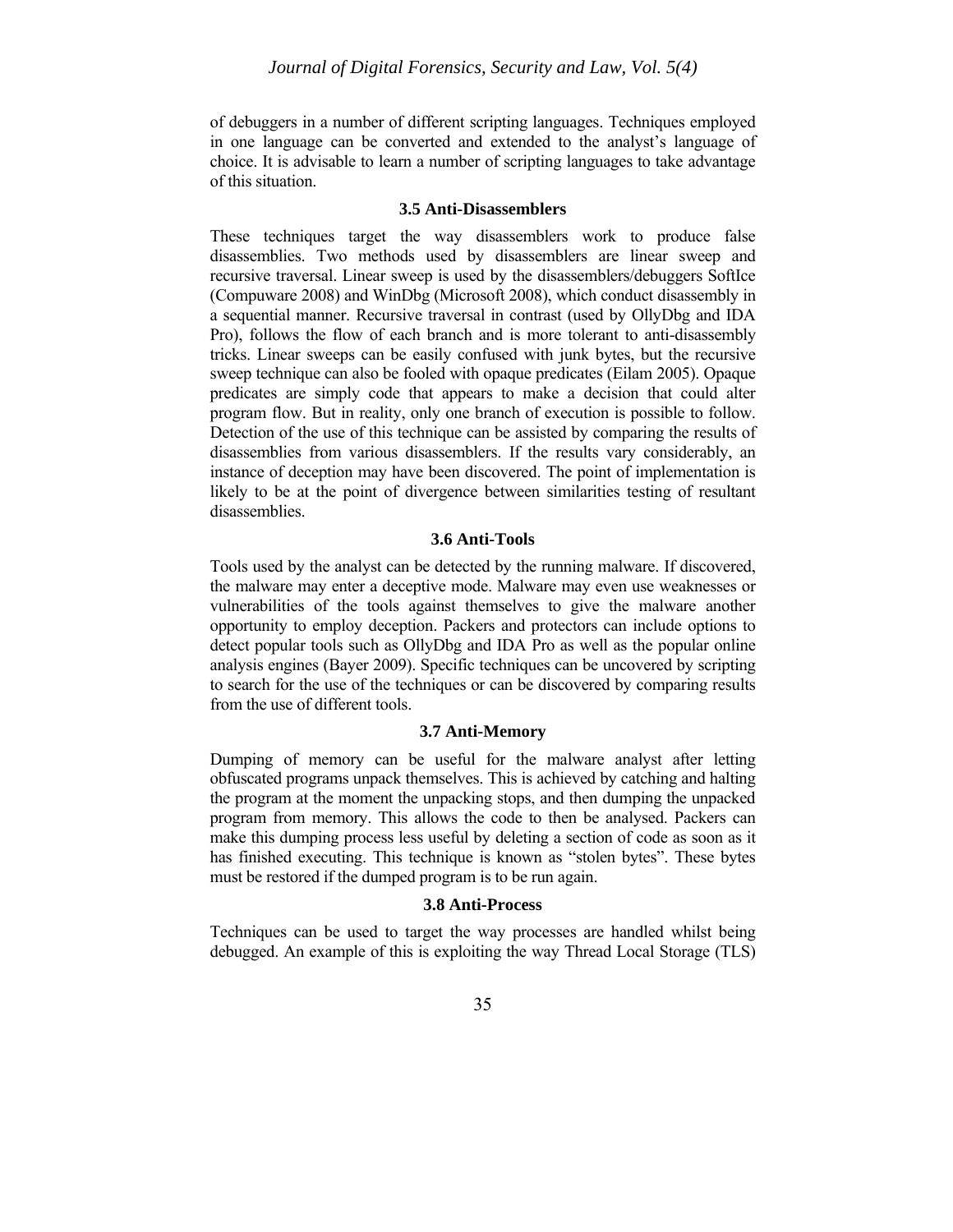is used. This technique is used to change the original entry point of a program to a different entry point so that an initial check can be made to see if a debugger or other analysis tools are being run. It changes the Portable Executable (PE) loader so that the entry point of the program is referenced in Thread Local Storage (TLS), which is the 10th directory entry in the optional PE header (Falliere 2007). TLS callbacks can be identified by examining the Data Directory of the PE header using a tool such as pedump (Pietrek n.d.) because it will show if a TLS directory is in the executable and these can be examined for malicious intent (Yason 2007)

#### **3.9 Anti-Analysis**

Various techniques can be used to target the way analysis is conducted. Deceptive practices include transformations of the original code to make the resultant code harder to read. Transformation characteristics include potency, which is the level of complexity added to the code and can be measured by complexity metrics. This includes measuring the depth of nesting in a particular sequence and the number of predicates the code contains. Another characteristic is that the transformation must be resilient. A highly resilient transformation is hard to undo. Deobfuscators can conduct data-flow analysis to reverse the transformation. There is also a cost characteristic of the obfuscation transformation in terms of increased size of the resultant code and slower execution time (Eilam 2005).

### **3.10 Packers and Protectors**

Packers and protectors make static analysis of software difficult because the actual code instructions and data is not able to be read until the code has been unpacked. It is very similar to compression. Unpackers exist for many packers in the form of scripts and plugins for debuggers. Packed programs can also be unpacked manually by using a debugger. The unpacked code can then be analysed with a debugger such as IDA Pro, or Ollydbg. If malware to be analysed has been packed by an unknown packer, it can often be loaded into memory, and then process dumped using LordPE (yoda 2005) or any other memory dumping tool. It should be noted that the code may use techniques to determine if a debugger is being used and respond by protecting itself using some combination of the anti forensic techniques that have been discussed in this paper. The analyst needs to be in a position to statically analyse the executable as soon as it has unpacked itself, by starting analysis at the Original Entry Point (OEP), otherwise code can be written over and evidence overlooked. Packer signature detectors compare the Entry Point of the code against known signatures to try to determine the type of packer used. However, deception may be employed by incorporating a false signature, and/or by implementing the real unpacker much further into the code than the Entry Point. Packers may even use multiple levels of packing. Measurement of entropy is a very good indicator of packing (Mandiant 2007).

## **3.11 Root Kits**

Windows uses four privilege levels, known as rings, to determine the access level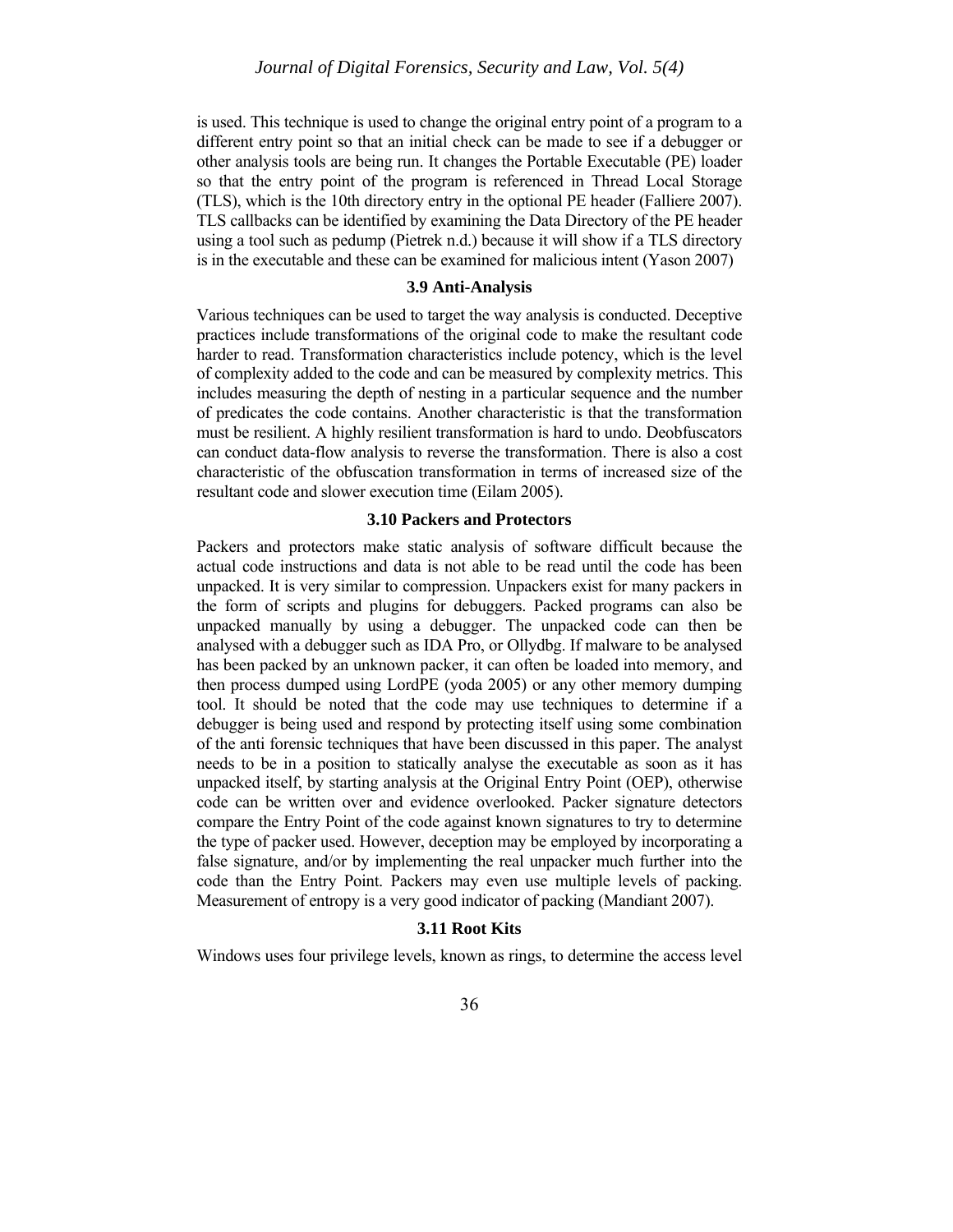for access control. Access control determines how hardware can be accessed, what instructions a process may use, what files may be modified and which areas of memory can be accessed or changed. Ring 0 is the most privileged level and Ring 3 has the least amount of privilege. Most applications users run are run in Ring 3 and these applications cannot access hardware directly and have limited access to memory. Ring 3 is often referred to as "user land". Ring 0 applications run with full system privileges and can perform Input/Output (I/O), memory management, run device drivers, execute privileged instructions, access all memory space, access all hardware and access all components of the kernel. This is often referred to as "kernel land". A special mechanism exists so that a user land program can access kernel land in a controlled fashion so that device drivers (\*.sys file) can be installed. Root kits exploit this mechanism so that they can install their own device driver into kernel land, giving their program full privileges at Ring 0 and hence control the environment in which other software runs. In this way, it can avoid detection (Hoglund and Butler 2005).

# **4. RECOMMENDED ANALYSIS METHODOLOGY**

An iterative and recursive methodology that alternately uses static and dynamic analysis techniques to discover and mitigate anti forensic techniques has been proposed from the conduct of this research. Essentially it extends a malware analysis methodology discussed by Zeltser (2007) in which static and dynamic analysis phases are interspersed with the moulding of the analysis environment such that the behaviour of the malware can be determined. The proposed spiral analysis methodology, depicted in *Figure 1*, extends Zelter's methodology by adding focus to the detection and mitigation of anti-analysis techniques. This is because the use of such techniques could be considered to be precursors of intent to employ deception in the code and assists in the detection of the use of deception. It also allows the analyst to zero in on regions of interest more quickly. Another view of this methodology is presented in *Figure 2* in the form of a process diagram that could be implemented in software. It shows malware under investigation as the input to the process that employs the spiral analysis methodology and that a manual, semi-automated or automated analysis control supervisor as central to the analysis, where recording, processing and reporting is managed. The supervisor function interacts with each phase by providing control over the constituent steps in each phase. It also acts as the recipient of data which is produced by each phase which is required to make decisions on how to tailor the subsequent phases.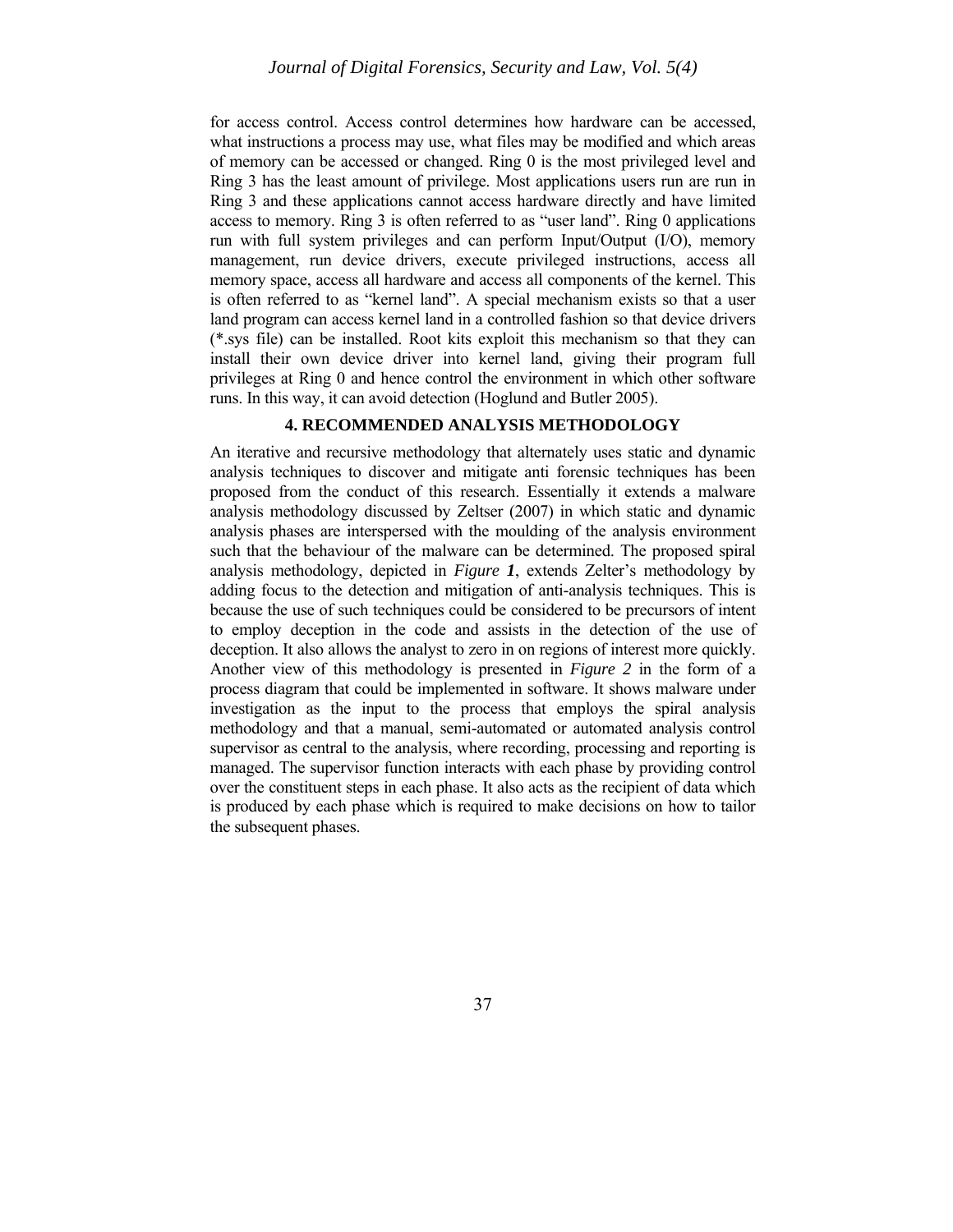

Preliminary Dynamic Analysis

*Figure 1 A proposed Spiral Analysis Methodology for determining whether a program may be malicious, based on obfuscation or other similar techniques* 



*Figure 2 Process Diagram - Implementation of Spiral Analysis Methodology*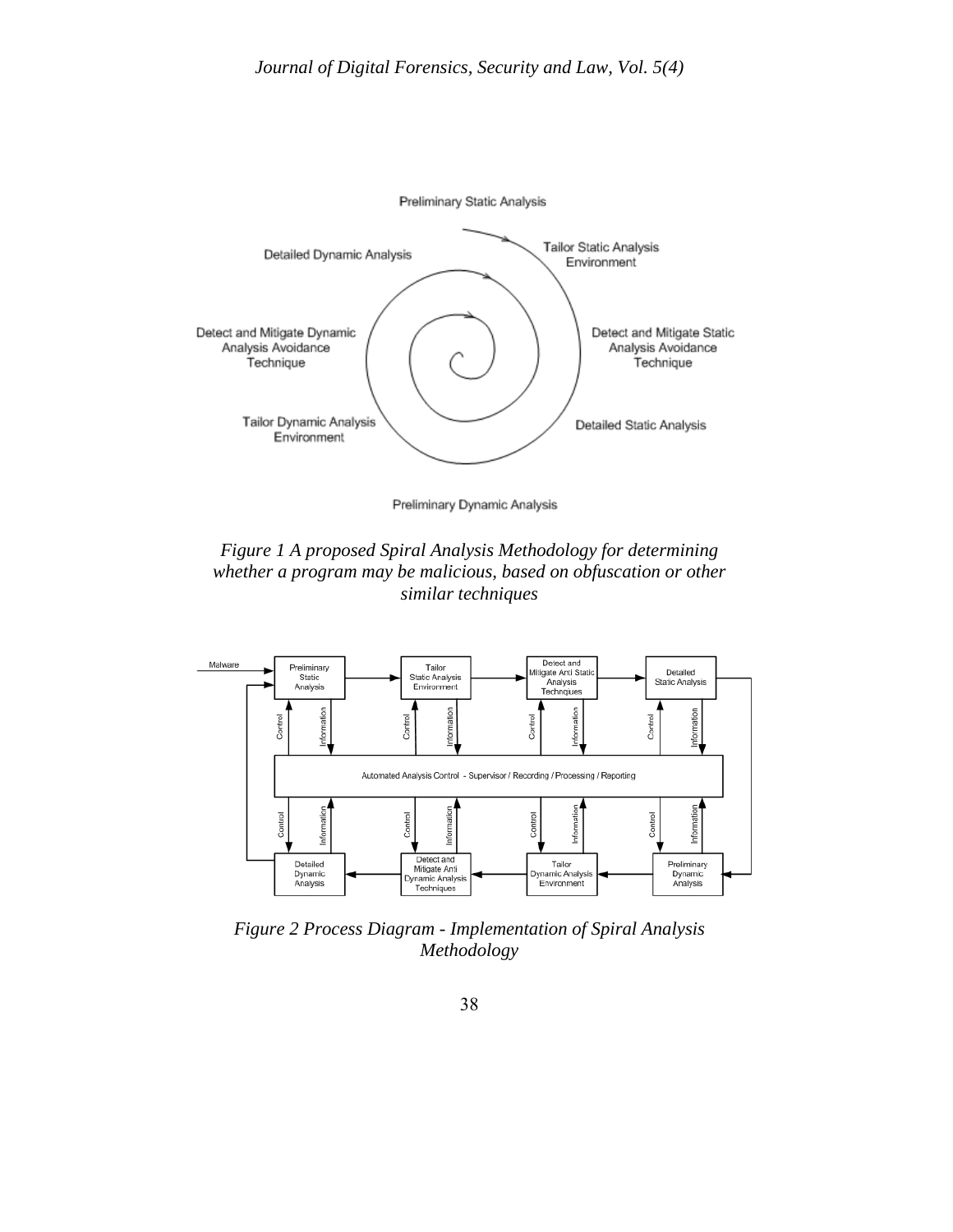## **5. CONCLUDING REMARKS**

Malware is invariably heavily obfuscated and static analysis may provide little benefit if conducted in isolation from dynamic analysis. The benefits of dynamic analysis can also be subverted if the running code is treated as a 'black box' where only inputs and outputs are measured and internal inspection of the binary code is not performed. This is because the malware can detect that it is being analysed and can use deception techniques to deceive the analyst.

The discovery of deception in software under investigation may be a very good indicator of malicious intent. Although legitimate software can use the same techniques to protect intellectual property, malicious software uses anti analysis techniques so much, that detection of such techniques may prove to be a strong indicator of malicious intent. The digital forensic analyst may have to perform analysis of the software under investigation themselves because detection by AV software may provide less than ideal results. In addition, submission of suspicious files to online analysis engines may breach confidentiality agreements. This leads to the forensic analyst having to perform analysis of suspicious files in the lab. Although this can potentially be a very labour intensive activity, it can be assisted by the use of an appropriate technique such as the proposed spiral analysis methodology where anti-analysis techniques are detected, recorded and mitigated as analysis proceeds.

#### **REFERENCES**

Bayer, U. (2009). Anubis A platform the analysis of malicious code. Journal. Retrieved from http://www.ossir.org/paris/supports/2009/2009-06-09/ANUBIS-OSSIR-EN-June-2009-v1.1.00.pdf

Compuware. (2008). SoftIce.

Eagle, C. (2004). Honeynet Scan of the Month 32 Analysis. Retrieved October 19, 2007, from http://honeynet.org/scans/scan32/sols/1- Chris\_Eagle/analysis.html

Eagle, C. (2008). The IDA Book: No Starch Press.

Eilam, E. (2005). Reversing : Secrets of Reverse Engineering. Indianapolis: Wiley Publishing, Inc.

Falliere, N. (2007). Windows Anti-Debug Reference. Retrieved October 1, 2007 from http://www.securityfocus.com/infocus/1893

Ferrie, P. (2008). Anti-Unpacker Tricks. Paper presented at the 2nd International Caro Workshop. from http://www.datasecurityevent.com/uploads/unpackers.pdf

Harbour, N. (2007). Stealth Secrets of the Malware Ninjas. Retrieved October 20, 2007 from https://www.blackhat.com/presentations/bh-usa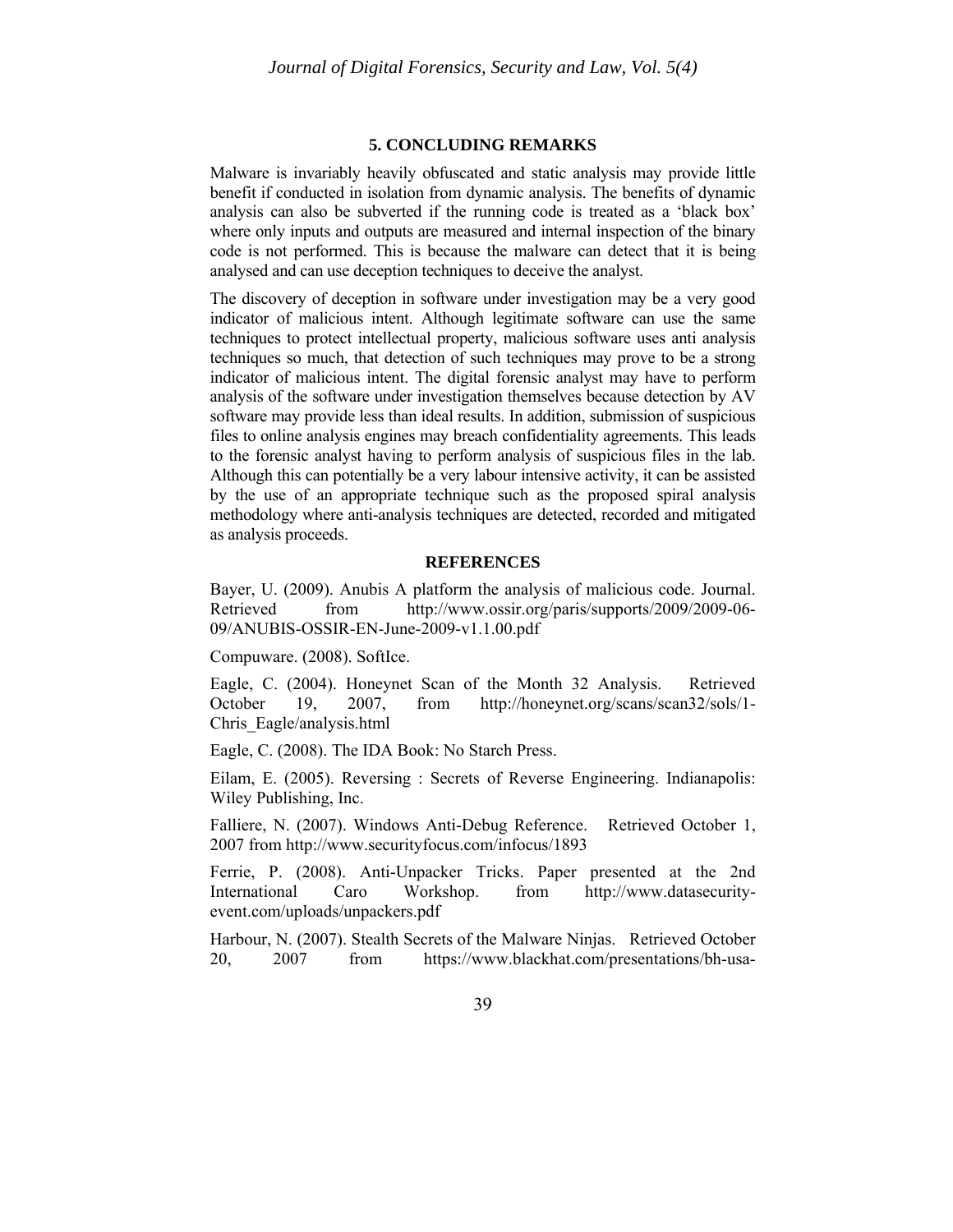07/Harbour/Presentation/bh-usa-07-harbour.pdf

Hex-Rays. (2008). IDA Pro.

Hoglund, G., & Butler, J. (2005). Rootkits: Subverting the Windows Kernel. Upper Saddle River, NJ: Addison Wesley Professional.

Hudak, T. (2009a, May 2009). Automating Malware Analysis. Hakin9, 3/2009 (22), pp. 50-57.

Hudak, T. (2009b, July 2009). Automating Malware Analysis. Hakin9, 4/2009 (23), pp. 64-69.

Innes, S., & Valli, C. (2006). Honeypots: How do you know when you are inside one? Paper presented at the 4th Australian Digital Forensics Conference, Edith Cowan University, Perth, Western Australia.

International Secure Systems Lab, Vienna University of Technology, Eurecom France, & UC Santa Barbara. (2008). Anubis: Analyzing Unknown Binaries. Retrieved October 4, 2008, from http://anubis.iseclab.org/

Mandiant. (2007). Red Curtain. Retrieved October 20, 2007, from http://www.mandiant.com/mrc

MaRKuS. (2006). Olly Advanced.

Microsoft. (2008). windbg.

Newger, J. (2008). IDA Stealth Plugin.

Norman. (2009). Norman Green Book on Analyzing Malware Executive Whitepaper 2009. Retrieved 07 Sept 2009, from http://download.norman.no/whitepapers/sb\_executive\_folder.pdf

Pietrek, M. (n.d.). PEdump.

Rutkowska, J. (2006). Introducing Stealth Malware Taxonomy. Retrieved April 12 2009 from http://www.invisiblethings.org/papers/malwaretaxonomy.pdf

Seitz, J. (2009). Gray Hat Python. San Francisco: No Starch Press.

Smith, S., & Quist, D. (2006). Hacking Malware: Offense is the new Defense. Retrieved July 24, 2007 from

http://www.offensivecomputing.net/dc14/valsmith\_dquist\_hacking\_malware us06.pdf

Vuksan, M., Peričin, T., & Milunovic, V. (2009). Fast & Furious Reverse Engineering with TitanEngine. Black Hat USA 2009, from http://www.reversinglabs.com/blackhat/TitanEngine\_BlackHat-USA-09- Slides.pdf

Wysopal, C. (2009). Good Obfuscation, Bad Code. Retrieved May 03 2009, from http://www.securityfocus.com/columnists/498?ref=oc